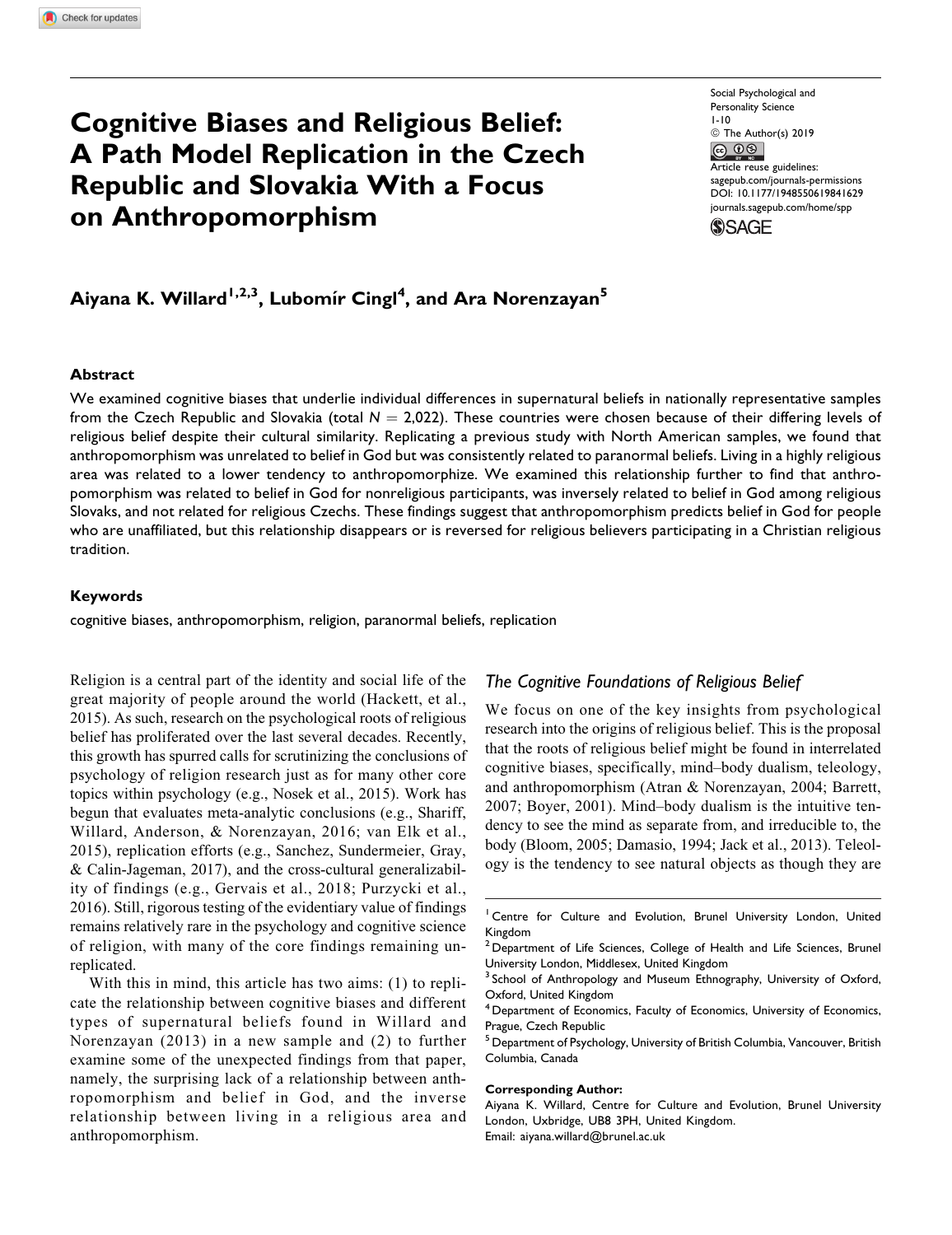artifacts and intentionally made for a purpose (Kelemen, 1999; 2004). Anthropomorphism is the tendency to see nonhuman objects and entities as having humanlike traits, particularly as pertaining to human psychological states such as consciousness, emotions, and memory (Epley, 2014; Waytz, Cacioppo, & Epley, 2010; Waytz, Morewedge et al., 2010). These core cognitive biases, which are rooted in the everyday workings of human minds, may partly explain why mental representations of supernatural agents are found so frequently across societies.

Research has begun to look at exactly how these cognitive biases work together to prompt religious and other types of supernatural beliefs (e.g., Andersen, 2017; Banerjee & Bloom, 2014; Järnefelt, Canfield, & Kelemen, 2015; Lindeman, Svedholm-Häkkinen, & Lipsanen, 2015). Of particular relevance to this article, Willard and Norenzayan (2013; henceforth W&N) ran path models connecting mentalizing tendencies to religious, paranormal, and life's purpose beliefs through these three cognitive biases—mind–body dualism, teleology, and anthropomorphism. The two samples W&N used for the analyses were drawn from North American populations and thus the generalizability of these findings outside of this population remains an open question. To expand these findings, we examine these path models in two new samples drawn from different populations in Central Europe with similar cultural histories but differing religiosity levels. Moreover, some of the key findings in W&N were unexpected—not derived from a priori predictions based on existing theories. Therefore, we focus our efforts on this article particularly on these findings that were not originally predicted from theory to examine their reliability in these new samples.

### Anthropomorphism and Religion

One key unexpected result from W&N's models was a lack of a relationship between anthropomorphism and belief in God and a modest but *negative* relationship between living in a highly religious area and anthropomorphism. These effects are notable because anthropomorphism has been a central focus of the cognitive science of religion (e.g., Barrett, 2004; Guthrie, 1993) and an influential cognitive hypothesis about the origin of supernatural belief dating all the way back to Hume (1779/1981). One line of theorizing in the cognitive science of religion suggests that humans possess an overzealous tendency to project humanlike traits unto the world at large, sometimes called hyperactive agency detection. This has led to the propensity to perceive supernatural agents everywhere and forms a cognitive foundation for religion (Barrett, 2000; Barrett & Lanman, 2008). Although some work has criticized the idea of anthropomorphism as based in a hyperactive agency detection (Andersen, 2017; Bulbulia, 2004; Lisdorf, 2007), anthropomorphism itself remains central to theories of the origin of religious beliefs.

An alternate view within the cognitive science of religion is that anthropomorphism is deployed because it is inferentially rich and facilitates explanation in situations when other causal frameworks are lacking (Andersen, 2017; Boyer, 2001;

Epley, Akalis, Waytz, & Cacioppo, 2008; Willard, 2017). Phenomena like weather patterns, or even life events, are often causally opaque; they are not easily understood using our intuitive processes of causal reasoning. Projecting minds, either directly or through a deity, onto these events gives some sense of understanding and feeling of control over these otherwise unknowable systems (Kay, Gaucher, McGregor, & Nash, 2010; Kay, Whitson, Gaucher, & Galinsky, 2009; Laurin & Kay, 2017). This latter perspective on anthropomorphism conceptualizes it as the motivated use of mental state reasoning to make sense of the world (Epley, Waytz, Akalis, & Cacioppo, 2008; Waytz, Morewedge et al., 2010). In this conception, people use humanlike mental states as explanations of otherwise unexplainable actions, behaviors, or events, such as a sudden, devastating storm.

When we apply this perspective of motivated reasoning to the Christian God, it suggests that belief in an all-powerful anthropomorphic God that controls the world might remove the motivation to anthropomorphize other parts of the world. For example, if the explanation for a devastating storm can be explained by the will of God, then there is no need to attribute anthropomorphic traits to the storm directly. Still, the lack of a relationship between anthropomorphism and belief in God in W&N does not clearly support the idea that belief in God removes the need for general anthropomorphism. If this were the case, we should expect this relationship to be negative, not null. People who believe in God should be *less* likely to anthropomorphize the world at large. The null effect suggests that anthropomorphism simply is not related to this specific belief.

Additionally, this null finding does not undermine the idea that anthropomorphism is a foundational cognitive bias underlying religious belief. W&N also found anthropomorphism was in fact positively related to paranormal beliefs (also see Elk, 2013; Willard & Norenzayan, 2017) and more weakly and inconsistently to belief in life's purpose. This suggests that even if anthropomorphism is not related to belief in God, it may still be an important predictor of other supernatural beliefs and an underlying feature of why humans have supernatural beliefs more generally.

Beyond cognitive biases, religion is also clearly influenced by cultural learning (Gervais, Willard, Norenzayan, & Henrich, 2011). As cultural learners, people adopt specific religious beliefs from their families and communities. Although cognitive biases serve as a template for religious beliefs and explain why there is a human propensity for religious belief, it is cultural learning that explains why people believe in the specific set of beliefs that make up a specific religious tradition (e.g. Christianity) and not another (Gervais & Henrich, 2010; Willard & Cingl, 2017).

W&N assessed the contribution of cultural learning to religious belief by measuring the prevalence of church membership in the participants' geographic region and found that it has a small but reliable effect belief in God. W&N also found an unpredicted negative relationship between the rate of church membership in each participant's local area and anthropomorphism. This suggests that a Christian cultural context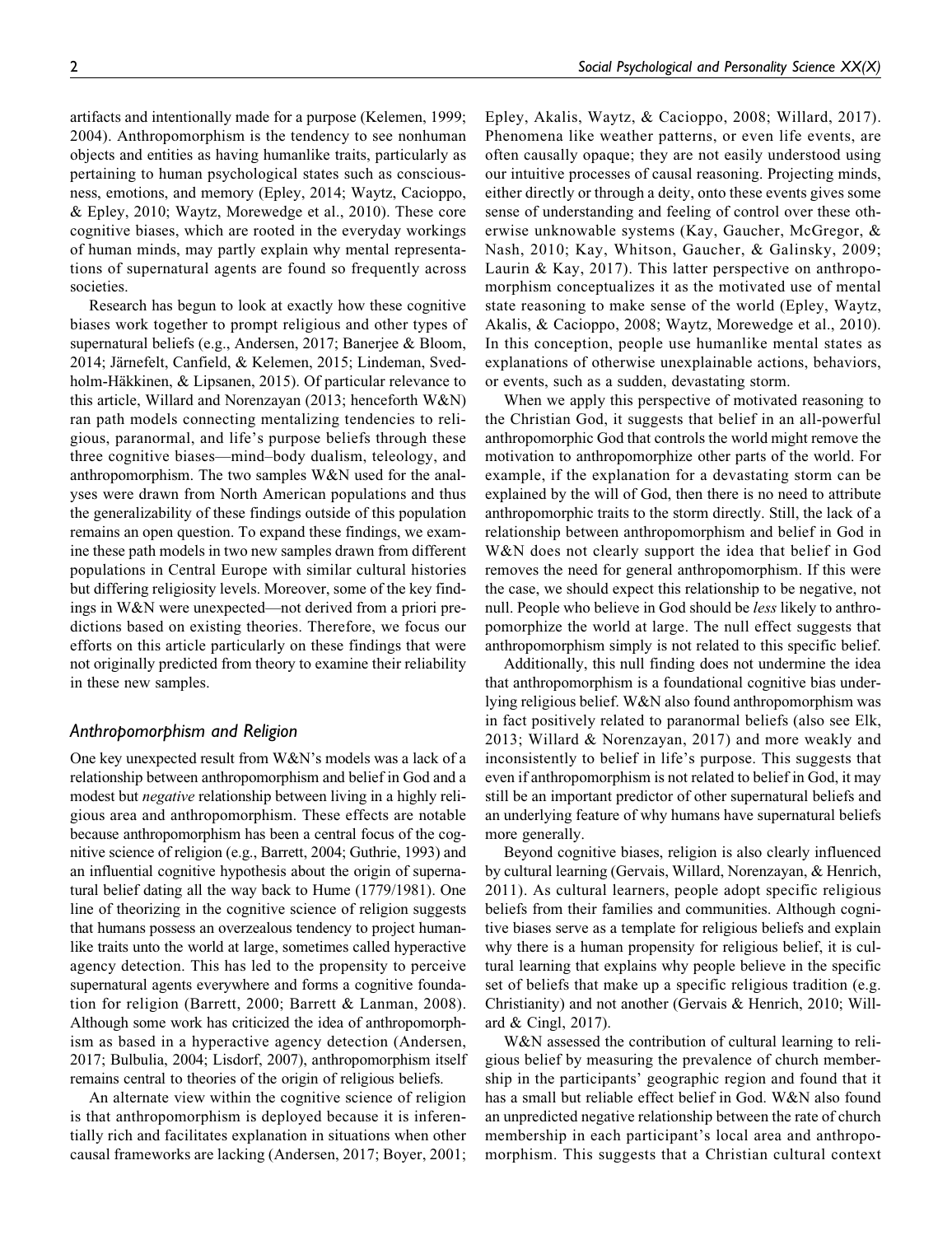

**Figure 1.** The path model across both countries. Yuan–Bentler  $\chi^2(9, N = 2,012) = 100.32, p < .001;$  CFI  $= 0.95;$  RMSEA  $= 0.07,$  90% CI [0.06, 0.09]. This is a modest fit. When an additional relationship is included between mentalizing and purpose  $(\lambda = .16, z = 6.86, p < .001)$ , it improves the fit: Yuan–Bentler  $\chi^2(8, N=2,012)=58.48$ ,  $\rho < .001;$  CFI  $=$  0.97; RMSEA  $=$  0.06, 90% CI [0.05, 0.07].  $^*p$  < .05.

suppresses anthropomorphism. Anthropomorphizing the world is counternormative in a Christian context, which may explain this negative relationship. Together, these findings suggest that the cultural context of belief, as well as the type of supernatural belief itself (i.e., God or paranormal beliefs), can change how anthropomorphism relates to a supernatural belief.

To investigate these relationships more closely, we sought to replicate and extend the findings of W&N using nationally representative data collected in the Czech Republic and Slovakia. These two countries have similar histories, cultures, languages, and geographic location but strikingly different levels of religious commitment. The Czech Republic is currently one of the least religious countries in Europe, with only 18% of the population claiming to be religious. Slovakia on the other hand has a Christian religious majority of 76% (Willard & Cingl, 2017). The diversity in belief across these two countries gives us more variance in the religiosity of the participants' local area. Specifically, there is a much larger proportion of people living in largely nonreligious areas. This increased variance should make a relationship between anthropomorphism and living in a religious area easier to detect, if one exists.

The large difference in religiosity also allows us to test if the null relationship between anthropomorphism and belief in God is about the religious context or the belief in a deity more specifically. If anthropomorphism simply does not predict belief in deities, then this effect should be found among both the religious and the nonreligious (i.e., people who do not affiliate with a religious tradition) who still believe in a God. If, on the other hand, Christianity is suppressing the tendency to anthropomorphize, then anthropomorphism should still predict God beliefs among the nonreligious.

### Current Research

We focus our replication efforts on the final model from W&N (figure 4 in that paper), which included district-level church affiliation (how many people hold active membership in a church in each participants' local district) as the measure of adherents. Specifically, we wanted to see whether we could replicate the finding that cultural exposure to religion in one's community was related to higher levels of belief in God but lower levels of anthropomorphism in a sample with greater variance in belief. We ran the model a second time using country as a proxy for adherents to test for country-level differences in these effects as an additional test of the robustness of these effects.

Additionally, we took a closer look at the relationship between anthropomorphism and belief in God by examining the differences between religious and nonreligious participants within each country. The relationship between anthropomorphism and other supernatural beliefs in W&N leaves open the possibility that this null effect between anthropomorphism and belief in God was specific to religious participants (in this case, Christians) and may not be about belief in a deity more generally. If it is the cultural context of Christian belief that suppresses the tendency to anthropomorphize rather than the belief in any sort of God, then we should still find a relationship between anthropomorphism and belief in God among nonreligious participants. Furthermore, we should find a stronger relationship in the less religious country (Czech Republic) than in the more religious one (Slovakia) because the cultural influence of Christianity will be weaker in the less religious country.

# Method

Data from both samples were collected as self-report questionnaires on behalf of the researchers by the Czech branch of Ipsos market research firm and has been used in a previous study (Willard & Cingl, 2017). The questionnaire was translated into Czech and Slovak by a bilingual researcher familiar with the theories and scales aided by a professional translator and back translated into English. Demographics were collected by Ipsos separately. Quality checks were conducted by Ipsos and no participants were excluded by the researchers.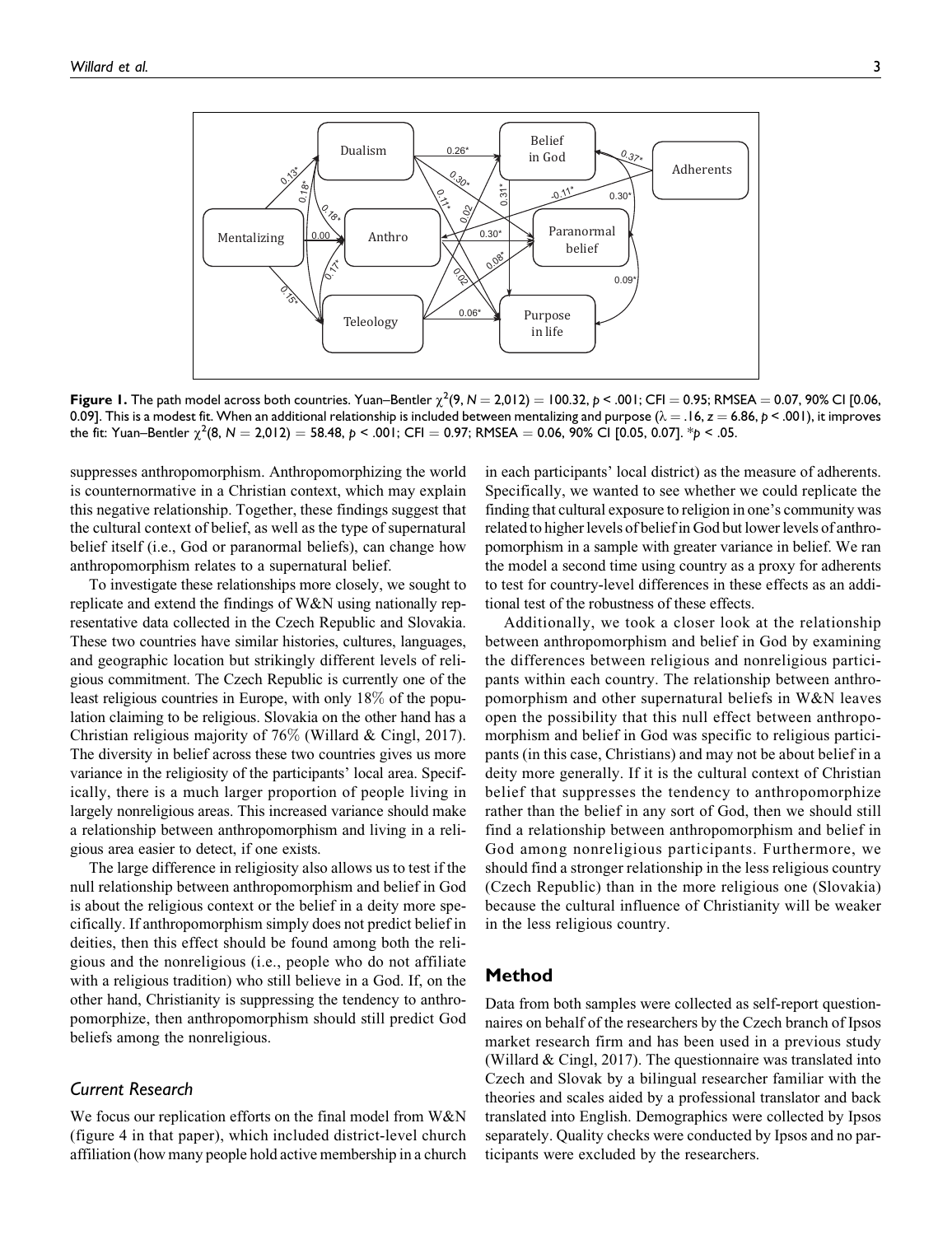### **Participants**

Both the Czech ( $N = 1,010$ ) and Slovak ( $N = 1,012$ ) samples were demographically and geographically representative and consist of 50% females with a mean age of 40.6 years ( $SD =$ 13.23) and 41.3 years ( $SD = 13.22$ ), respectively. A sample size of 1,000 per country was similar to the sample size of W&N ( $N = 920$ ). Power analysis for this type of structural equation model is not reliable, but our sample is well above any recommended minimum sample (Wolf, Harrington, Clark, & Miller, 2013).

## **Materials**

Measures. All measures except adherents (see below) were the same as those used in W&N. The adherents measure used here was collected as rates of church membership in each participant's district collected from census data. W&N's measure was attendance reported by churches in each participant's county.

Anthropomorphism. The individual differences in anthropomorphism quotient (IDAQ) was used (Waytz, Cacioppo et al., 2010; To what extent does the ocean have consciousness? To what extent does the average computer have a mind of its own?  $\alpha = .87$ ).

Dualism. Stanovich's (1989) Dualism Scale was used (e.g., The mind is not part of the brain, but it affects the brain; Mental processes are the result of activity in my nervous system;  $\alpha = .77$ ).

Teleology. We used a series of statements created by Kelemen and Rosset (2009) with levels of agreement on a 7-point Likert-type scale (e.g., Earthworms tunnel underground to aerate the soil; The sun makes light so that plants can photosynthesize;  $\alpha = .92$ ).

Mentalizing. The Empathy Quotient (EQ) to measure mentalizing as used (Baron-Cohen & Wheelwright, 2004; e.g., I often find it difficult to judge if someone is rude or polite; I am good at predicting how someone will feel;  $\alpha = .87$ ).

Belief in God. Belief in God was measured with a three-question scale (I believe in God; I believe in a divine being who is involved in my life; There is no God or higher power in the universe;  $\alpha = .71$ ).

Paranormal belief. The Revised Paranormal Belief Scale was used (Tobacyk, 2004). The religiosity and mystical animals subscales were removed because of overlapping with the other belief measures and cultural specificity, respectively (Some individuals are able to levitate [lift] objects through mental forces; Astrology is a way to accurately predict the future;  $\alpha = .94$ ).

Life's purpose. Life's purpose was measured using a threequestion scale (Things in my life happen for a reason; There is a discernible purpose to the events of my life; Many things that happen to me are random or coincidental;  $\alpha = .69$ ).

Adherents. The proportion of adherents by district measure came from the Czech and Slovak census data (self-report church membership). This was matched to each participant's local district.

We additionally asked participants if they considered themselves religious, spiritual but not religious, or not religious (forced-choice answer). We transformed this variable to religious and nonreligious (combining "spiritual but not religious" and "not religious") for the final analysis.

Materials, $<sup>1</sup>$  data, and analysis scripts are available at [https://](https://osf.io/p5k6w/?view_only=557cfa6af6ce44bbb58e6923da08c786)</sup> [osf.io/p5k6w/?view\\_only](https://osf.io/p5k6w/?view_only=557cfa6af6ce44bbb58e6923da08c786)=[557cfa6af6ce44bbb58e6923](https://osf.io/p5k6w/?view_only=557cfa6af6ce44bbb58e6923da08c786) [da08c786](https://osf.io/p5k6w/?view_only=557cfa6af6ce44bbb58e6923da08c786).

### **Results**

## Population Differences in Belief

The Slovak sample had higher ratings of belief in God than the Czech sample (all scales 1–7; Czech:  $M = 3.65$ ,  $SD = 1.48$ ; Slovak:  $M = 4.73$ ,  $SD = 1.58$ ;  $d = 0.71$ , 95% CI [0.61, 0.80]). Conversely, average anthropomorphism was higher in the Czech sample ( $M = 2.87$ ,  $SD = 1.15$ ) than Slovak ( $M =$ 2.60,  $SD = 1.17$ ;  $d = -0.23$ , 95% CI [ $-0.32$ ,  $-0.15$ ]). Both samples had similar ratings of paranormal beliefs (Czech: M  $= 3.32, SD = 1.16$ ; Slovak:  $M = 3.24, SD = 1.13$ ;  $d =$  $-0.07$ , 95% CI [ $-0.16$ , 0.02]) and life's purpose (Czech: *M*  $= 4.30, SD = 0.95$ ; Slovak:  $M = 4.36, SD = 0.93; d = 0.07$ , 95% CI [-0.02, 0.16]).

### Replicating Willard and Norenzayan's Path Model

The model was fit with the lavaan package in R (Rosseel,  $2012$ <sup>2</sup> using a full information maximum likelihood (FIML) to deal with a small amount of missing data (Figure 1). The model shows only modest fit, Yuan–Bentler  $\chi^2(9, N = 2,022)$  $= 102.43 \ p \le .001$ ; CFI  $= 0.94$ ; RMSEA  $= 0.08 \ 90\%$  CI [0.06, 0.09]; Figure 1. After looking for additional unspecified variance, we found an unspecified relationship between mentalizing and purpose and added a correlation between the errors of these variables ( $\lambda = .16, 95\%$  CI [0.11, 0.20],  $p < .001$ ). Including this path brings us to a more acceptable level of fit, Yuan–Bentler  $\chi^2(8, N = 2,022) = 64.20, p < .001$ ; CFI = 0.97; RMSEA =  $0.06$ , 90% CI [0.05, 0.08].

The  $\chi^2$  value remains significant suggesting our model fits less well than the model in the original paper. The  $\chi^2$  test of fit is less likely to fit with increases in samples size (the sample size is doubled here), making it a highly conservative test of fit and the model presented here is a good fit by both the RMSEA and the CFI (Hu & Bentler, 1999; Kline, 2011). We do find marginally better fit if we include a path directly from anthropomorphism to belief in God,  $\chi^2(1) = 4.04$ ,  $p = .04$ , but this path is exceedingly small ( $\lambda = .04, 95\%$  CI [0.00, 0.08],  $p = .05$ ).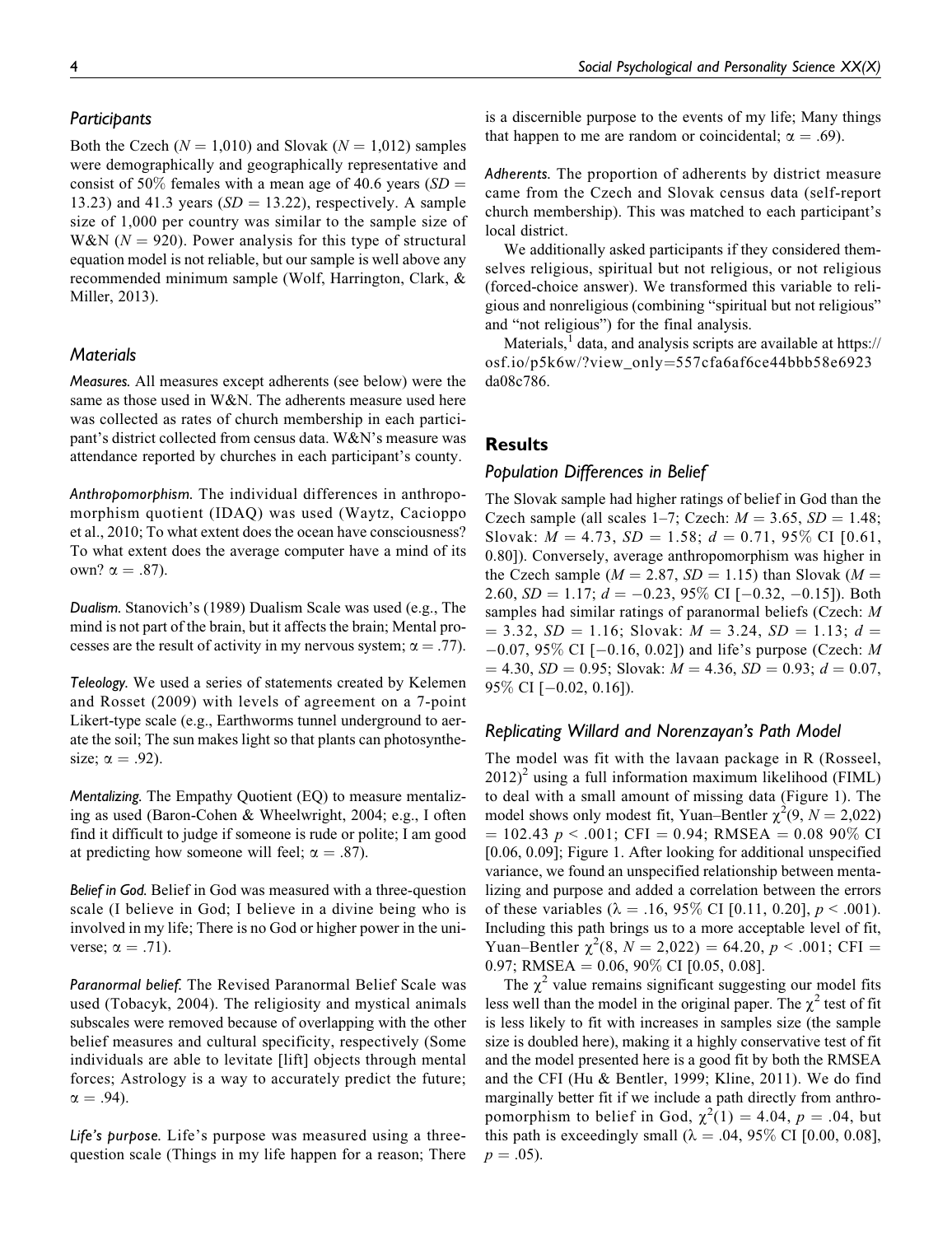|  |  |  |  | Table 1. Regression Equations in Structural Equation Models. |  |  |
|--|--|--|--|--------------------------------------------------------------|--|--|
|--|--|--|--|--------------------------------------------------------------|--|--|

|                     |          | Whole Sample     |                    | Czech            |                    | Slovak          |
|---------------------|----------|------------------|--------------------|------------------|--------------------|-----------------|
| Variables           | β        | 95% CI           | β                  | 95% CI           | β                  | 95% CI          |
| Dualism             |          |                  |                    |                  |                    |                 |
| EO                  | .13**    | [0.08, 0.17]     | .18 <sup>∗</sup> * | [0.12, 0.24]     | $.07^{\dagger}$    | [0.01, 0.14]    |
| Anthro.             |          |                  |                    |                  |                    |                 |
| EO                  | .002     | $[-0.04, 0.05]$  | .06                | $[-0.002, 0.12]$ | $-.05$             | $[-0.11, 0.01]$ |
| Adherents           | $-.11**$ | $[-0.16, -0.07]$ | .04                | $[-0.02, 0.10]$  | $-.01$             | $[-0.07, 0.05]$ |
| Teleology           |          |                  |                    |                  |                    |                 |
| EO                  | $.15**$  | [0.11, 0.20]     | .18 <sup>∗∗</sup>  | [0.12, 0.24]     | $.13**$            | [0.07, 0.19]    |
| God                 |          |                  |                    |                  |                    |                 |
| Dualism             | $.26**$  | [0.22, 0.30]     | .29**              | [0.23, 0.35]     | .26**              | [0.20, 0.32]    |
| Teleology           | .02      | $[-0.02, 0.06]$  | $-.03$             | [0.13, 0.24]     | $.08^{\dagger}$    | [0.02, 0.14]    |
| Adherents           | $.37**$  | [0.33, 0.40]     | .19**              | [0.13, 0.24]     | .18**              | [0.12. 0.23]    |
| Paranormal          |          |                  |                    |                  |                    |                 |
| Dualism             | .30**    | [0.06, 0.15]     | $.33**$            | [0.28, 0.38]     | .28**              | [0.23, 0.33]    |
| Anthro.             | .30**    | [0.26, 0.34]     | $.26**$            | [0.21, 0.31]     | .32 <sup>∗</sup> * | [0.27, 0.37]    |
| Teleology           | .08**    | [0.04, 0.12]     | $.06^{\dagger}$    | [0.001, 0.12]    | **ا ا.             | [0.05, 0.16]    |
| Purpose             |          |                  |                    |                  |                    |                 |
| Dualism             | .  **    | [0.06, 0.15]     | $.08**$            | [0.02, 0.15]     | $.13**$            | [0.07, 0.19]    |
| Anthro.             | .04      | $[-0.02, 0.07]$  | .03                | $[-0.03, 0.09]$  | $-.01$             | [0.04, 0.16]    |
| Teleology           | .03      | $[-0.004, 0.08]$ | $-0.0$             | $[-0.07, 0.05]$  | .10**              | [0.04, 0.16]    |
| God                 | .29**    | [0.25, 0.33]     | $.36**$            | [0.31, 0.42]     | $.24**$            | [0.18, 0.30]    |
| Error correlations  |          |                  |                    |                  |                    |                 |
| Telo $\sim$ Anthro  | .∣8∗∗    | [0.14, 0.23]     | $.23**$            | [0.17, 0.29]     | .∣4**              | [0.08, 0.20]    |
| Telo $\sim$ Dual    | $.17**$  | [0.13, 0.22]     | $.21**$            | [0.15, 0.27]     | $.14**$            | [0.08, 0.20]    |
| Dual $\sim$ Anthro  | .18**    | [0.13, 0.22]     | $.23**$            | [0.17, 0.29]     | $.12**$            | [0.06, 0.18]    |
| God $\sim$ Para.    | .30**    | [0.26, 0.34]     | $.37**$            | [0.31, 0.42]     | $.25**$            | [0.19, 0.31]    |
| Para $\sim$ Purp.   | $.08**$  | [0.4, 0.12]      | $.10**$            | [0.05, 0.16]     | .05                | $[-0.01, 0.11]$ |
| Mental $\sim$ Purp. | .∣6**    | [0.11, 0.20]     | .∣4**              | [0.07, 0.20]     | .19**              | [0.13, 0.25]    |

Note. Dependent variables in italic. Estimates are Bs, that is, standardized coefficients from ordinary least squares (OLS) estimation; 95% confidence intervals in square brackets. Czech and Slovak sets show unconstrained paths (paths are allowed to differ between groups).  $\phi$  < .05. \*\*p < .001.



Figure 2. Density of participants' local districts by percentage people who are religiously affiliated in that district (adherents).

All coefficients and their confidence intervals can be found in Table 1. Significance was determined by confidence intervals. Exact  $p$  values were not included because the vast majority of coefficients were significant at a  $p < .001$  level. Coefficients that did not meet this level of significance are clearly marked.

The finding that living in an area with high religious affiliation is related to higher religiosity, but lower anthropomorphism was replicated in this sample. This effect was also found by replacing the affiliation measure with a dummy code representing country (Czech  $= 0$ , Slovakia  $=$ 1) with a similar level of fit, Yuan–Bentler  $\chi^2(8, N =$  $2,022$ ) = 59.59, p < .001; CFI = 0.97; RMSEA = 0.06, 90% CI [0.04, 0.07]. This is unsurprising given the distribution of our adherents measure within these two countries (Figure 2). Participants living in Slovakia are more likely to believe in God ( $\lambda = .33$ ,  $z = 16.64$ ,  $p < .001$ ) and less likely to anthropomorphize ( $\lambda = -.12$ ,  $z = -5.50$ ,  $p <$ .001) when compared to people in the Czech Republic.

### Within Country Models

We ran the Czech and Slovak samples as a two-group model to see if these effects are found within the countries independently (Figure 3). Similar levels of fit were found when all paths are constrained to be equal in both groups, Yuan–Bentler  $\chi^2(16,$  $N = 2,022$ ) = 87.40,  $p < .001$ ; CFI = 0.94; RMSEA = 0.06, 90% CI [0.05, 0.07], and when paths were allowed to differ, Yuan–Bentler  $\chi^2(30, N = 2,022) = 122.57, p < .001;$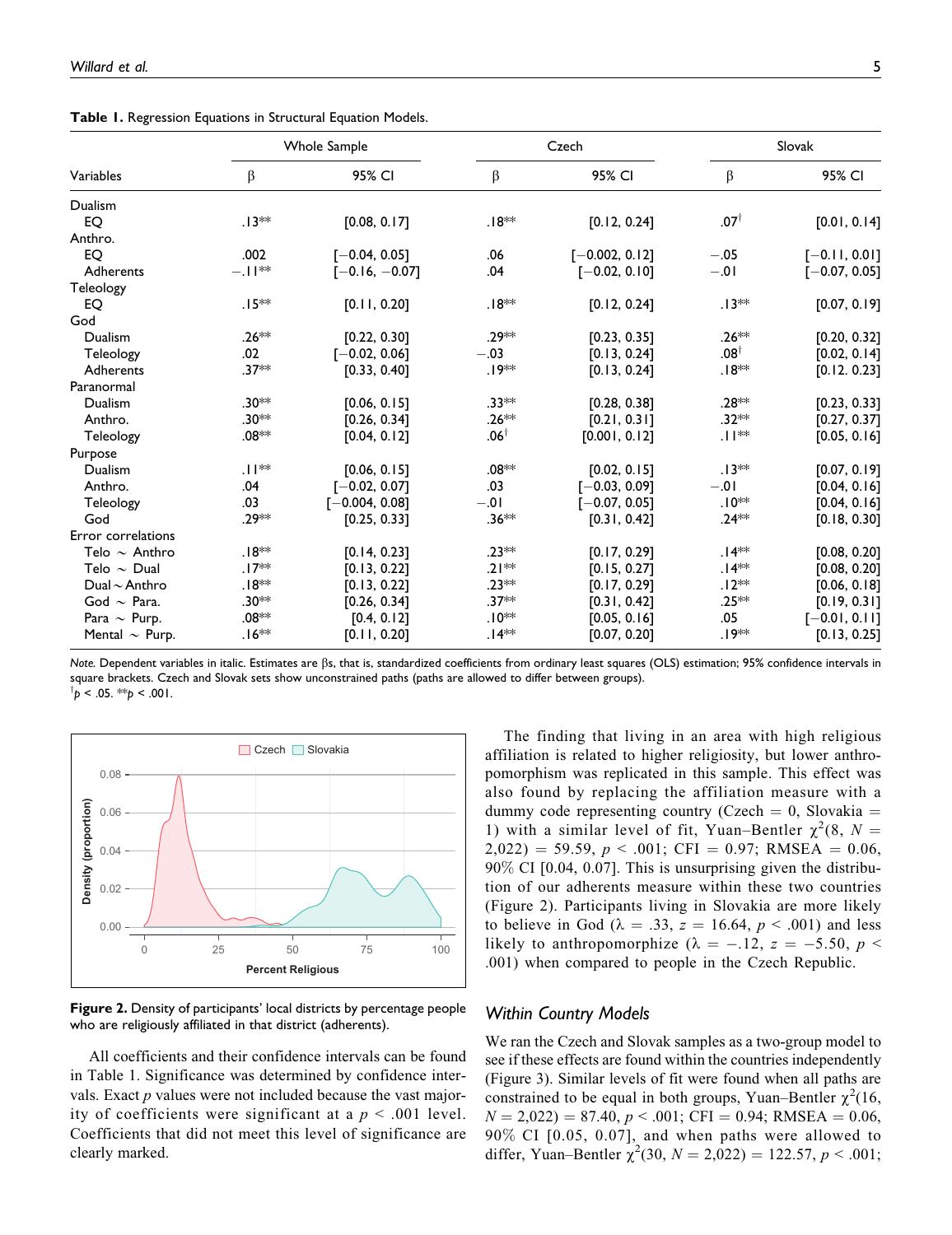

Figure 3. Models run in country samples separately, including the additional direct relationship between mentalizing and purpose in life (dotted line).  $*_{p}$  < .05.

 $CFI = 0.96$ ; RMSEA = 0.07, 90% CI [0.05, 0.08]. The positive relationship between adherents and belief in God was replicated in both models but not the negative effect on anthropomorphism. This may be due to the lack of within-country variance for the adherents measure (see Figure 2; shows unconstrained paths in both groups). If we add in the path between anthropomorphism and belief in God, we find no increase in fit for Slovakia,  $\chi^2(1) = 0.73$ ,  $p = .40$ ;  $\lambda = -.03, 95\%$  CI [-0.09, 0.04],  $p = .40$ , but a significant increase in fit in the Czech Republic,  $\chi^2(1) = 12.56$ ,  $p < .001$ ;  $\lambda = .12, 95\%$  CI [0.05, 0.18],  $p < 0.001$ . This effect, and potential reasons for it in the Czech sample, is broken down further in the following section. Correlations and standard deviations can be found in Tables 2 and 3.

## Anthropomorphism

To examine these findings further, we regressed anthropomorphism on belief in God in each sample independently. Again, we found a significant relationship between anthropomorphism and belief in God in the Czech sample but not in the Slovak sample (Table 4). This relationship was broken down

further to investigate religious and nonreligious participants separately.<sup>3</sup> Participants were split into religious and nonreligious groups based on self-categorization. We found that those who self-described themselves as nonreligious (including spiritual but not religious) in the Czech Republic drove the overall relationship between anthropomorphism and belief in God. There was no effect for religious participants. In the Slovak sample, there was a negative relationship for religious participants and a positive relationship for nonreligious participants. These opposing effects created the lack of relationship in the sample as a whole.

## **Discussion**

The path model from W&N was, for the most part, replicated in this sample. We did find some differences, most notably the additional direct relationship between mentalizing and life's purpose. We had no *a priori* predictions why this might be the case, so we caution against any strong interpretations of this effect without further research. Other differences are expanded upon below.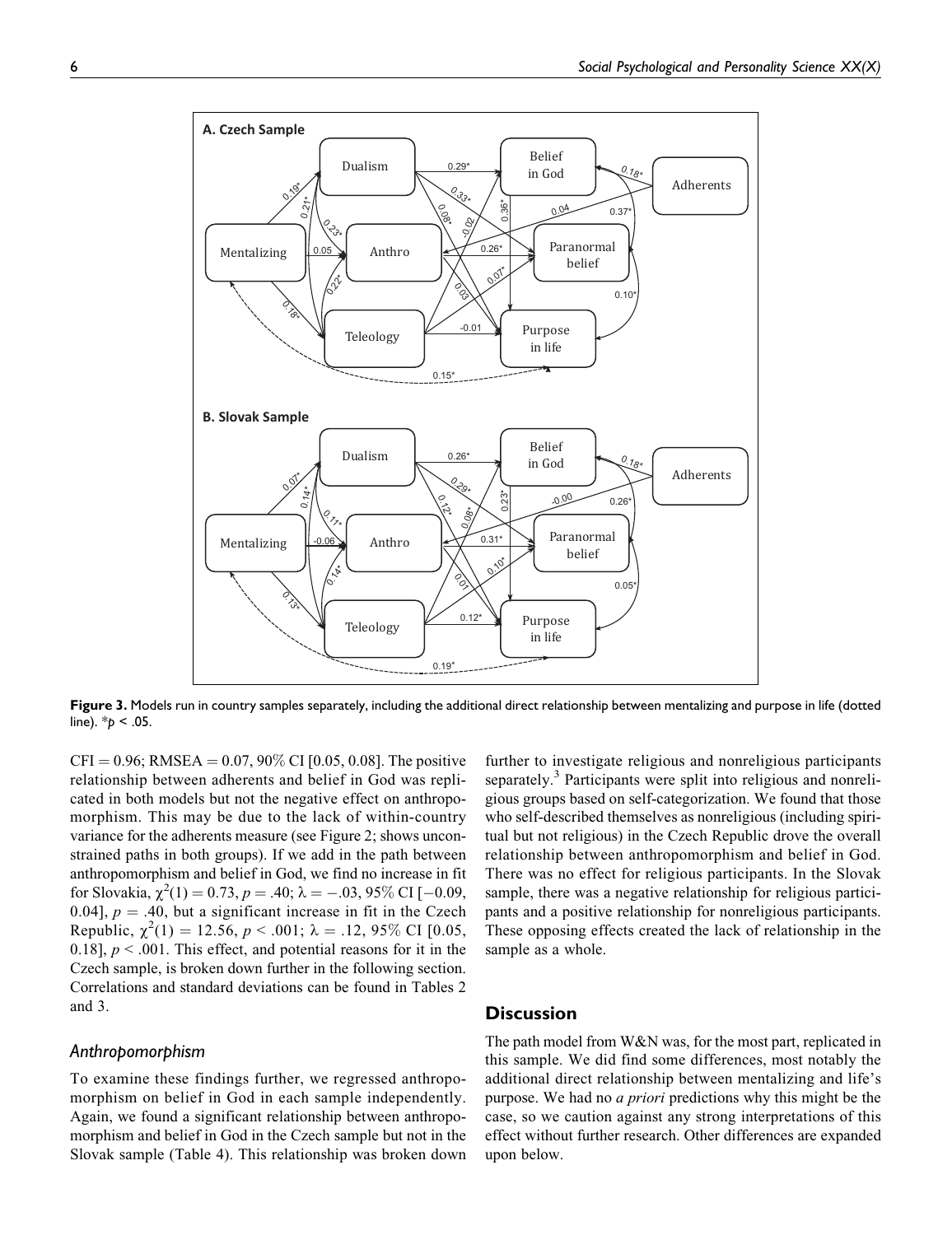| Variables          | EQ      | Dual.   | Anthro          | Teleo. | God     | Para.   | Purp.           | Adher.   |
|--------------------|---------|---------|-----------------|--------|---------|---------|-----------------|----------|
| EQ                 | (0.67)  |         |                 |        |         |         |                 |          |
| Dualism            | $.13**$ | (0.85)  |                 |        |         |         |                 |          |
| Anthropom.         | $-.00$  | .17**   | (1.17)          |        |         |         |                 |          |
| Teleology          | $.15**$ | .19**   | .18**           | (1.24) |         |         |                 |          |
| God                | $.17**$ | .29**   | $.05^{\dagger}$ | .08**  | (1.62)  |         |                 |          |
| Paranormal         | .10**   | $.36**$ | $.37**$         | .⊺9**  | $.33**$ | (1.15)  |                 |          |
| Purpose            | .22**   | .22 **  | $.07*$          | .∏**   | .35**   | $.24**$ | (0.93)          |          |
| Adherents          | .04     | $.06*$  | $-.10**$        | .03    | .38**   | $-.03$  | $.05^{\dagger}$ | (32.80)  |
| Country (Slovakia) | .06*    | .04     | $-.12**$        | .03    | .33**   | $-.04$  | .04             | $0.94**$ |

Table 2. Correlation Table for the Whole Sample (Both Countries).

Note. Standard deviations are on the diagonal.

 $\phi$  < .05. \*p < .01. \*\*p < .001.

Table 3. Correlations Within Each Country (Bottom Is Czech Republic, Top Is Slovakia).

| Variables      | EQ                  | Dual.              | Anthro            | Teleo.             | God               | Para.             | Purp.             | Adher.           |
|----------------|---------------------|--------------------|-------------------|--------------------|-------------------|-------------------|-------------------|------------------|
| EQ             | $(0.65)$ $(0.69)$   | .071               | $-.05$            | $.13**$            | $.17**$           | $.08^{\top}$      | $.24**$           | $-.07^{\dagger}$ |
| <b>Dualism</b> | .18**               | $(0.87)$ $(0.82)$  | $.12**$           | .∣5**              | .30**             | .33**             | .23**             | $.12**$          |
| Anthropom.     | .06                 | $.23**$            | $(1.17)$ $(1.14)$ | .13**              | .02               | $.35**$           | .02               | .01              |
| Teleology      | .∣7**               | .23**              | $23**$            | $(1.24)$ $(1.24)$  | .12**             | ,ו איי9           | .I7**             | .02              |
| God            | $15**$              | .28**              | .18**             | .03                | $(1.58)$ $(1.48)$ | .30**             | .32**             | .20**            |
| Paranormal     | .13**               | .40 <sup>*</sup> * | .39**             | .20 <sup>*</sup> * | .44**             | $(1.14)$ $(1.16)$ | .18**             | $-.01$           |
| Purpose        | .19**               | .22**              | $.12**$           | .05                | $.41**$           | .30**             | $(0.92)$ $(0.95)$ | .06              |
| Adherents      | $-.07$ <sup>†</sup> | .03                | 0.04              | $-.05$             | .19**             | .00               | .04               | (12.77) (8.87)   |

Note. Bottom triangle is the Czech Republic and top triangle is Slovakia. The bottom number on the diagonal is the standard deviation for the Czech Republic, and the top number is the standard deviation for Slovakia.

 $\phi$  < .05. \*p < .01. \*\*p < .001.

## **Mentalizing**

Similar to the student sample—but not the adult sample—in W&N, we found no relationship between mentalizing and anthropomorphism in our path models. Given this finding in 3 of the 4 samples in which this model has been run, we suggest that there is currently no strong evidence of a direct link between mentalizing and anthropomorphism with the currently used measures. In contrast, the relationships between mentalizing and both dualism and teleology are small but robust across all four samples.

Other evidence has suggested the direct link between mentalizing and supernatural belief is small (Lindeman et al., 2015; Maij et al., 2017; Vonk & Pitzen, 2017). The indirectness of this relationship may explain why. If mentalizing is primarily related to these beliefs through intervening cognitive biases such as dualism and teleology, then the direct relationship may not emerge as reliably. Nevertheless, at its most basic, the ability to reason about mental states should be a core process involved in attributing mental states to nonhuman entities and objects. Given this, an absence of a positive relationship between mentalizing and anthropomorphism is an interesting puzzle for future research. One possibility is that mentalizing, measured as the ability to use mental states appropriately to understand other people, and anthropomorphism, measured as the promiscuous projection of mental states to the world at

large, are more distinct from each other than previously thought (see Willard & Norenzayan, 2017). Overall, the EQ has its limitations, as it conflates accuracy and propensity in mental state reasoning (the latter being the most relevant aspect of mentalizing as it relates to supernatural belief). This in itself may attenuate some of these effects, making them smaller than they actually are.

Beyond W&N, other research has suggested different cognitive tendencies are related to religious belief using similar methods. Lindeman, Svedholm-Häkkinen, and Lipsanen et al. (2015) paired mentalizing with ontological confusion—or the tendency to confuse attributes of core knowledge, such as attributing biological or psychological states to inanimate objects—to predict different types of supernatural beliefs. This construct is similar to what Atran and Norenzayan (2004) refer to as "ontological violations" that are an important feature of supernatural beliefs. Lindeman and colleagues' work uses statements with misattributed causes, similar to the methods employed by Kelemen's (2009) studies on teleological reasoning but extends this work beyond purpose-based statements to include anthropomorphic traits. Lindeman et al. (2015) found a consistent direct relationship between mentalizing and supernatural belief, even with the inclusion of ontological confusion. Across all their models, a small positive relationship of mentalizing remained, suggesting that ontological confusion is a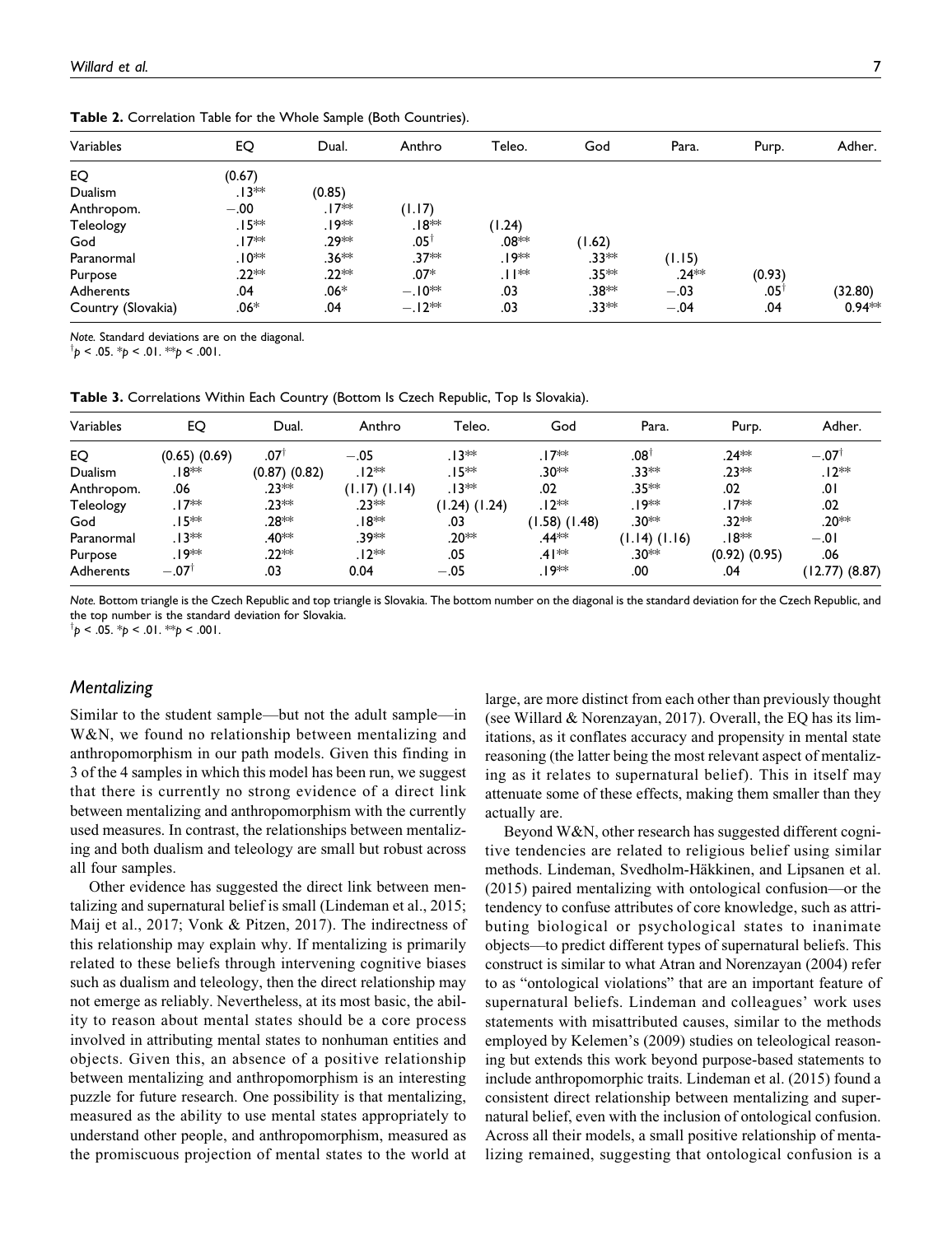|                         |                                                                                                                                                                                                                                | Czech Republic               |                                                             |                                 | Slovakia                                                             |                                 |
|-------------------------|--------------------------------------------------------------------------------------------------------------------------------------------------------------------------------------------------------------------------------|------------------------------|-------------------------------------------------------------|---------------------------------|----------------------------------------------------------------------|---------------------------------|
| Variables               | Whole Sample<br><b>B</b> 95% CI                                                                                                                                                                                                | <b>B</b> 95% CI<br>Religious | Nonreligious<br><b>B</b> 95% CI                             | Whole Sample<br>$\beta$ 95% CI  | <b>B</b> 95% CI<br>Religious                                         | Nonreligious<br><b>B</b> 95% CI |
| Anthro.                 | $167**$ [0.109, 0.225]                                                                                                                                                                                                         | $010$ $[-0.108, 0.127]$      | $.175**$ [0.119, 0.231]                                     |                                 | .0.17 $[-20.045, 0.079]$ $[-0.149, -0.080]$ $[-0.024, 0.044, 0.224]$ |                                 |
| $Age$ (decades)         |                                                                                                                                                                                                                                | $-0.085$ [ $-0.21$ 9, 0.049] |                                                             | $-0.43$ [ $-0.107, 0.022$ ]     | $-0.014$ [ $-0.074$ , 0.046]                                         | $.001$ $[-0.088, 0.090]$        |
| Gender (F)              | $.018$ $[-0.046, 0.082]$<br>$.133$ † $[0.006, 0.26]$ ]                                                                                                                                                                         | $3[-0.141, 0.367]$           | $.024$ $[-0.038, 0.085]$<br>$.132^{\dagger}$ [0.009, 0.256] | .192* [0.057, 0.326]            | $.060[-0.067, 0.186]$                                                | $.180*$ [ $-0.003, 0.362$ ]     |
| Intercept               | $-.745**$ [-1.176, -0.313]                                                                                                                                                                                                     | $4[-0.334, 1.362]$           | $.966**$ [-1.393, -0.539]                                   | 509 <sup>†</sup> [0.067, 0.951] | 740** [0.328, 1.152]                                                 | $-430[-1.034, 0.175]$           |
| Observations            | 974                                                                                                                                                                                                                            | 176                          | 796                                                         | 967                             | 592                                                                  | $\frac{27}{ }$                  |
| Adjusted R <sup>2</sup> | $\frac{8}{2}$                                                                                                                                                                                                                  | ຣຸ                           | 066                                                         | 024                             | 035                                                                  | 038                             |
| Statistic               | 5.127** $(df = 20; 953)$                                                                                                                                                                                                       | $1.208$ (df = 18; 157)       | $3.819***$ (df = 20; 775)                                   | $2.201***$ (df = 20; 946)       | $2.192***$ (df = 18; 573)                                            | $1.733 (df = 20; 350)$          |
| Mean belief in God (SD) | 3.65 (1.48)                                                                                                                                                                                                                    | 5.26 (1.20)                  | 3.29 (1.28)                                                 | 4.73 (1.58)                     | 5.53 (1.15)                                                          | 3.46 (1.32)                     |
|                         | le Develop the state of the state of the state of the state of the state of the state of the state of the state of the state of the state of the state of the state of the state of the state of the state of the state of the |                              |                                                             |                                 |                                                                      |                                 |

ดี๊<br>5 Note. Dependent variable is belief in God. Additional control variables not in table are as follows: education, marital status, number of children, income, and population density of local area (see Willard & Cingl, Willard & see<br>C ನ 듢 ğ ត density Note. Dependent variable is belief in God. Additional control variables not in table are as follows: education, marital status, number of children, income, and population v<br>2017). Both belief in God and anthropomorphism a 2017). Both belief in God and anthropomorphism are standardized. Nonreligious participants include those who claimed to be spiritual but not religious.  $p < .05.$  \*p < .01. \*\*p < .001.

distinct construct and does not account for the contribution of mentalizing.

## Anthropomorphism

The link between anthropomorphism and paranormal beliefs was replicated, supporting theories that give anthropomorphism a central role in supernatural beliefs. The relationship between anthropomorphism and belief in God is more complex. The two hypotheses put forward in the introduction suggest that (1) Christians, and people living among Christians, are less likely to anthropomorphize generally because it is counternormative within a Christian belief system and (2) Christian belief in an anthropomorphic God gives people a cognitive framework with which to explain the unexplained behavior of nature, animals, and objects, replacing the need to give them humanlike psychological qualities directly.

The finding that living in a highly religious area was related to reduced anthropomorphism is more compatible with the counternormative explanation, but the negative effect of being religious on anthropomorphism among Slovak believers does provide some evidence for an anthropomorphic God as replacing the need for general anthropomorphism. These hypotheses are not mutually exclusive and both may apply. This negative effect of anthropomorphism on belief in God was not found among the religious in the Czech sample. This may be due to the impact of being religious in a nonreligious and more generally anthropomorphizing society or to random fluctuation due to the smaller sample. Further research is needed to increase confidence in these effects.

Both of these explanations lend themselves to the perspective of anthropomorphism as motivated reasoning and the use of agency to make sense of the world because it is inferentially rich (see Boyer, 2001). This view is consistent with views of magic and a plethora of other supernatural beliefs studied within anthropology, which further suggests people engage in supernatural causal explanations even when they understand the natural causal pathways to attain more ultimate questions of meaning and personal relevance (Evans-Pritchard, 1937; Legare & Gelman, 2008; Malinowski, 1954).

Recent research that has looked at anthropomorphism among Indian Hindus has found a similar lack of relationship between anthropomorphism and belief in God (Baimel, McNamara, Purzycki, Willard & Norenzayan, n.d.). Although this work did not look at the density of religious believers in a given area, it does suggest that this lack of relationship may not be limited to Christians. Regardless, these results suggest that the cultural prevalence of a supernatural belief itself can moderate the effects of the cognitive biases underlying supernatural beliefs.

# Conclusion

In two high-powered, nationally representative samples in the Czech and the Slovak Republics that vary on religiosity levels, we replicate and extend previous findings connecting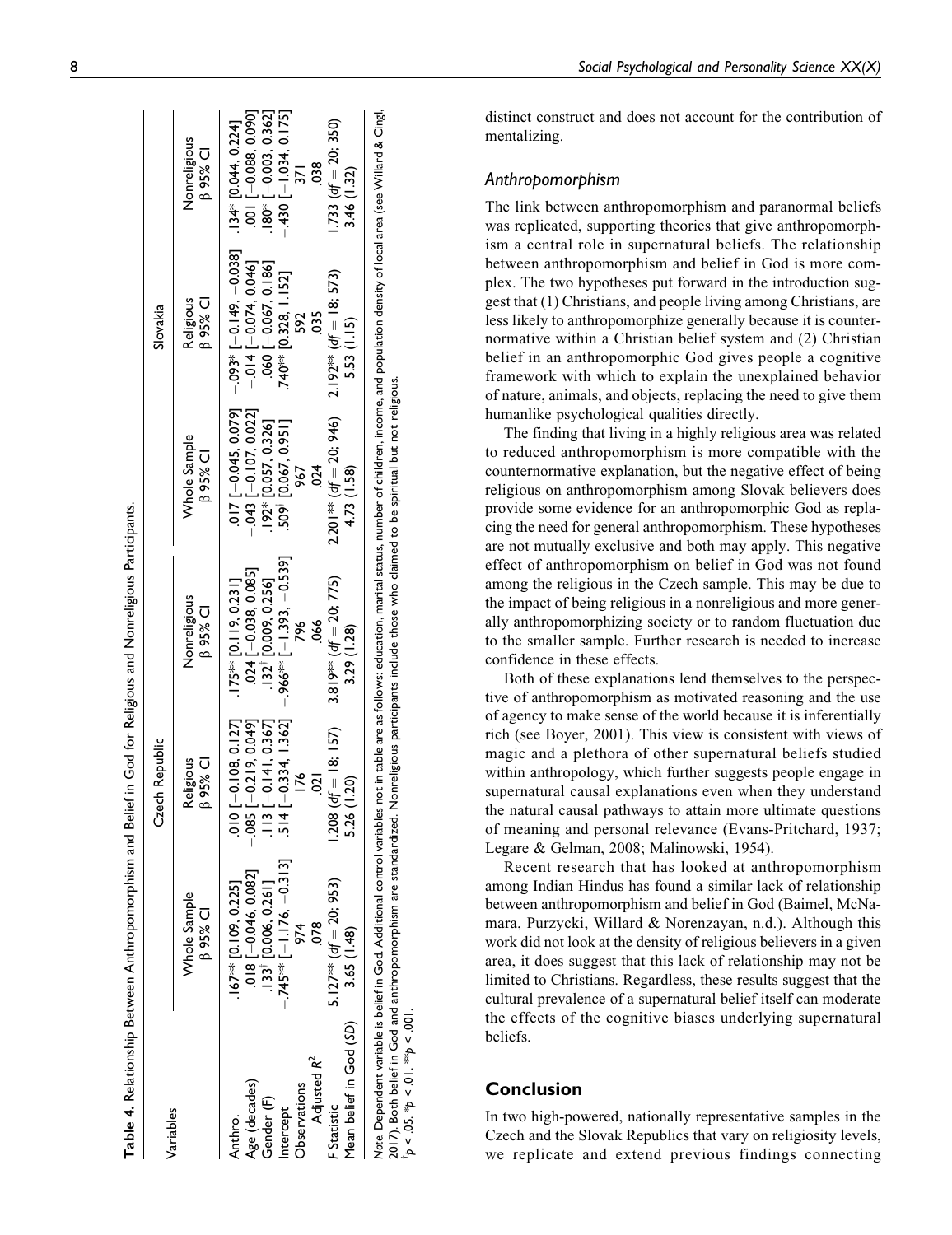individual differences in cognitive biases to various types of supernatural beliefs. We also report new evidence that the cultural milieu matters in how cognitive biases, specifically anthropomorphism, relate to supernatural beliefs. We conclude that both cognitive tendencies and the cultural context, and their interactions, are important to get a complete picture of how supernatural beliefs are formed.

#### Declaration of Conflicting Interests

The author(s) declared no potential conflicts of interest with respect to the research, authorship, and/or publication of this article.

#### Funding

The author(s) disclosed receipt of the following financial support for the research, authorship, and/or publication of this article: This research was funded by SSHRC Insight Grant (435-2014-0456) "The Cognitive Origins of Religious Belief and Disbelief" to A. N. A.W. received financial support from the Templeton World Charity Foundation (TWCF0164). L.C. received financial support from research grand GA15-03488S from the Grant Agency for the Czech Republic (GACR).

### Notes

- 1. Addition variables were collected beyond what is presented here. They were not included as they are not relevant to the questions posed by this article and were not used in the previous analyses this article attempts to replicate. These additional variables are reported at the Open Science Framework (OSF) link.
- 2. The W&N models were fit using the EQS 6 software. This software is no longer maintained and therefore was not used here.
- 3. These effects can also be found as an interaction (Czech anthropomorphism. main effect:  $\beta = .177$ , interaction:  $\beta = -.156$ ; Slovakia anthropomorphism main effect:  $\beta = .157$ , interaction:  $\beta = -.252$ ). We presented them as separate samples for ease of interpretation.

#### **References**

- Andersen, M. (2017). Predictive coding in agency detection. Religion, Brain & Behavior, 36, 1–6. doi:10.3389/fpsyg.2011.00395
- Atran, S., & Norenzayan, A. (2004). Religion's evolutionary landscape: Counterintuition, committment, compassion, communion. Behavioral and Brain Sciences, 713–770. doi:10.1017/ S0140525X04000172
- Baimel, A., McNamara, R. A., Purzycki, B. G., Willard, A. K., & Norenzayan, A. (n.d.). How is mentalizing related to religious belief? A test of three models. Unpublished Manuscript.
- Banerjee, K., & Bloom, P. (2014). Why did this happen to me? Religious believers and non-believers teleological reasoning about life events. Cognition, 133, 277–303. [http://doi.org/10.1016/j.cogni](http://doi.org/10.1016/j.cognition.2014.06.017) [tion.2014.06.017](http://doi.org/10.1016/j.cognition.2014.06.017)
- Baron-Cohen, S., & Wheelwright, S. (2004). The empathy quotient: An investigation of adults with Asperger syndrome or high functioning autism, and normal sex differences. Journal of Autism and Developmental Disorders, 34, 163–175. doi:10.1023/B: JADD. 0000022607.19833.00
- Barrett, J. L. (2000). Exploring the natural foundations of religion. Trends in Cognitive Science, 4, 29–34. [https://doi.org/10.1016/](https://doi.org/10.1016/S1364-6613(99)01419-9) [S1364-6613\(99\)01419-9](https://doi.org/10.1016/S1364-6613(99)01419-9)
- Barrett, J. L. (2004). Why would anyone believe in God? Cognitive science of religion series. Walnut Creek, CA: AltaMira Press.
- Barrett, J. L. (2007). Cognitive science of religion: What is it and why is it? Religion Compass, 1, 1–19. [http://doi.org/https://doi.org/10.](http://doi.org/https://doi.org/10.1111/j.1749-8171.2007.00042.x) [1111/j.1749-8171.2007.00042.x](http://doi.org/https://doi.org/10.1111/j.1749-8171.2007.00042.x)
- Barrett, J. L., & Lanman, J. A. (2008). The science of religious beliefs. Religion, Brain & Behavior, 38, 109–124. [https://doi.org/10.1016/](https://doi.org/10.1016/j.religion.2008.01.007) [j.religion.2008.01.007](https://doi.org/10.1016/j.religion.2008.01.007)
- Bloom, P. (2005). Descartes' Baby: How the Science of Child Development Explains What Makes Us Human. New York: Basic Books.
- Boyer, P. (2001). Religion Explained. New York, NY: Basic Books.
- Bulbulia, J. A. (2004). The cognitive and evolutionary psychology of religion. Biology and Philosophy, 19, 655–686. [http://doi.org/](http://doi.org/https://doi.org/10.1007/s10539-005-5568-6) [https://doi.org/10.1007/s10539-005-5568-6](http://doi.org/https://doi.org/10.1007/s10539-005-5568-6)
- Damasio, A. (1994). Descartes' error: Emotion, reason, and the human brain. New York: Putnam.
- Epley, N., Akalis, S., Waytz, A., & Cacioppo, J. T. (2008). Creating social connection through inferential reproduction: Loneliness and perceived agency in gadgets, gods, and greyhounds. Psychological Science, 19, 114–120. doi:10.1111/j.1467-9280.2008.02056.x
- Epley, N., Waytz, A., Akalis, S., & Cacioppo, J. T. (2008). When we need a Human: Motivational determinants of anthropomorphism. Social Cognition, 26, 143–155. doi:10.1521/soco.2008.26.2.143
- Evans-Pritchard, E. E. (1937). Witchcraft, Oracles and Magic Among The Azande. Oxford, England: Clarendon Press.
- Gervais, W. M., & Henrich, J. (2010). The Zeus problem: Why representational content biases cannot explain faith in gods. Journal of Cognition and Culture, 10, 383–389. doi:10.1163/ 156853710X531249
- Gervais, W. M., van Elk, M., Xygalatas, D., McKay, R. T., Aveyard, M. E., Buchtel, E. E., . . . Svedholm-Häkkinen, A. M. (2018). Analytic atheism: A cross-culturally weak and fickle phenomenon? Judgment and Decision Making, 13, 268–274. [https://doi.org/10.](https://doi.org/10.17605/OSF.IO/92R8X) [17605/OSF.IO/92R8X](https://doi.org/10.17605/OSF.IO/92R8X)
- Gervais, W. M., Willard, A. K., Norenzayan, A., & Henrich, J. (2011). The cultural transmission of faith: Why natural intuitions and memory biases are necessary, but insufficient, to explain religious belief. Religion, Brain & Behavior, 41, 389–400.
- Guthrie, S. E. (1993). Faces in the clouds: A new theory of religion. New York: Oxford University Press.
- Hackett, C., Connor, P., Stonawski, M., Skirbekk, V., Potancoková, M., & Abel, G. (2015). The future of world religions: Population growth projections, 2010-2050. Washington, DC: Pew Research Center.Pew.
- Hu, L. T., & Bentler, P. M. (1999). Cutoff criteria for fit indexes in covariance structure analysis: Conventional criteria versus new alternatives. Structural Equation Modeling: a Multidisciplinary Journal, 6, 1–55.<http://doi.org/10.1080/10705519909540118>
- Hume, D. (1779/1981). Dialogues concerning natural religion. Indianapolis, IN: Bobbs-Merrill.
- Jack, A. I., Dawson, A. J., Begany, K. L., Leckie, R. L., Barry, K. P., Ciccia, A. H., & Snyder, A. Z. (2013). fMRI reveals reciprocal inhibition between social and physical cognitive domains.